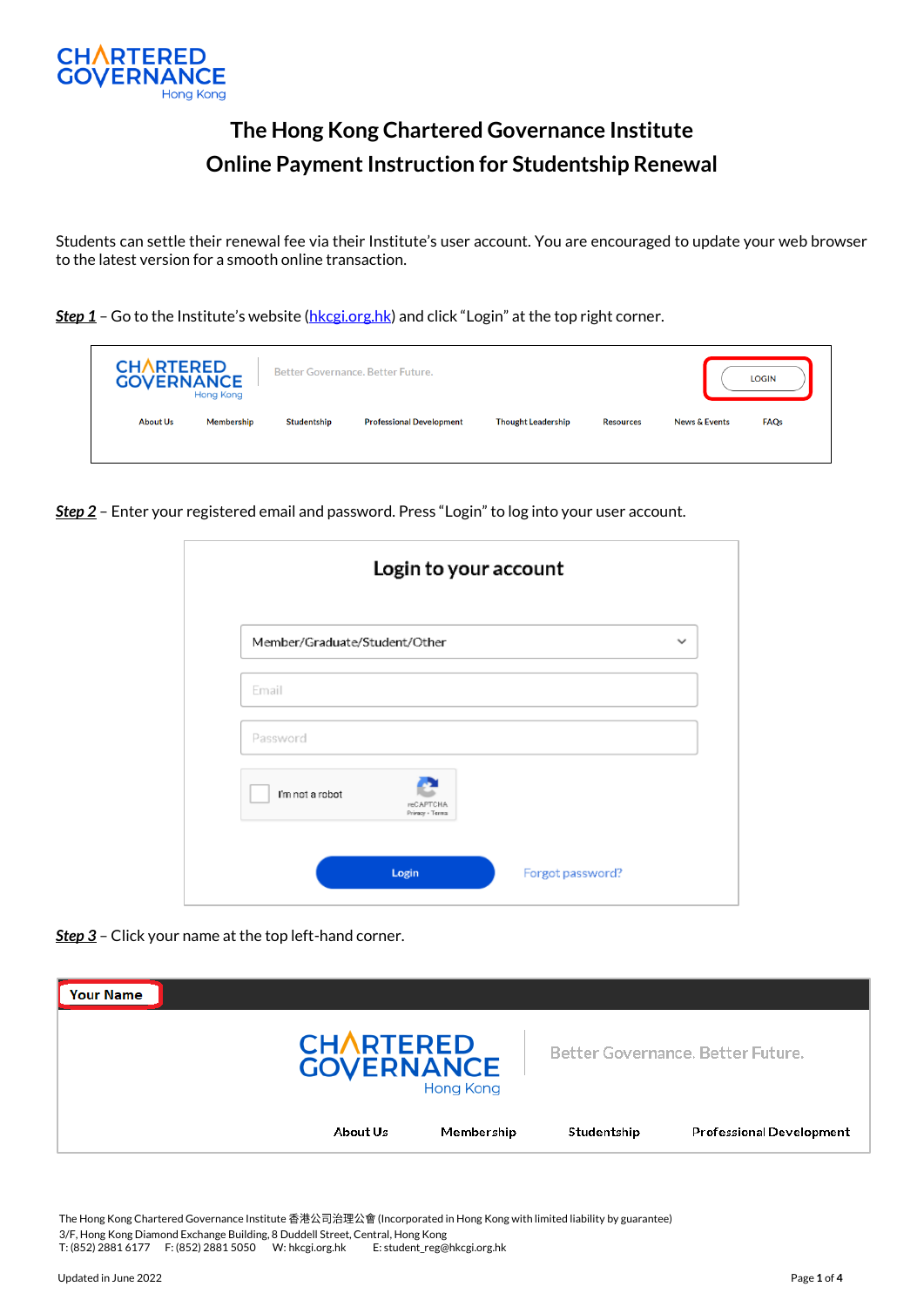Your profile will be shown after logging into your user account. Please click "Edit" to update your correspondence details if necessary.

| <b>View Profile</b>                              |               |
|--------------------------------------------------|---------------|
| Profile of                                       |               |
| Membership/Graduateship/Student/Public<br>ID No. |               |
| Title                                            |               |
| Surname                                          |               |
| Other Name                                       |               |
| Initial                                          |               |
| Grade                                            | Student       |
| Email                                            |               |
| Phone                                            |               |
| Mobile                                           |               |
| Country/ Region                                  | <u> Light</u> |
| Area                                             |               |
| <b>District</b>                                  |               |
| <b>Street</b>                                    |               |
| Estate                                           |               |
| Block/Building                                   | ū             |
| Flat, Floor                                      |               |
|                                                  |               |
| Address Indicator                                | Home          |
| Direct Marketing                                 | Subscribed    |
| Edit                                             |               |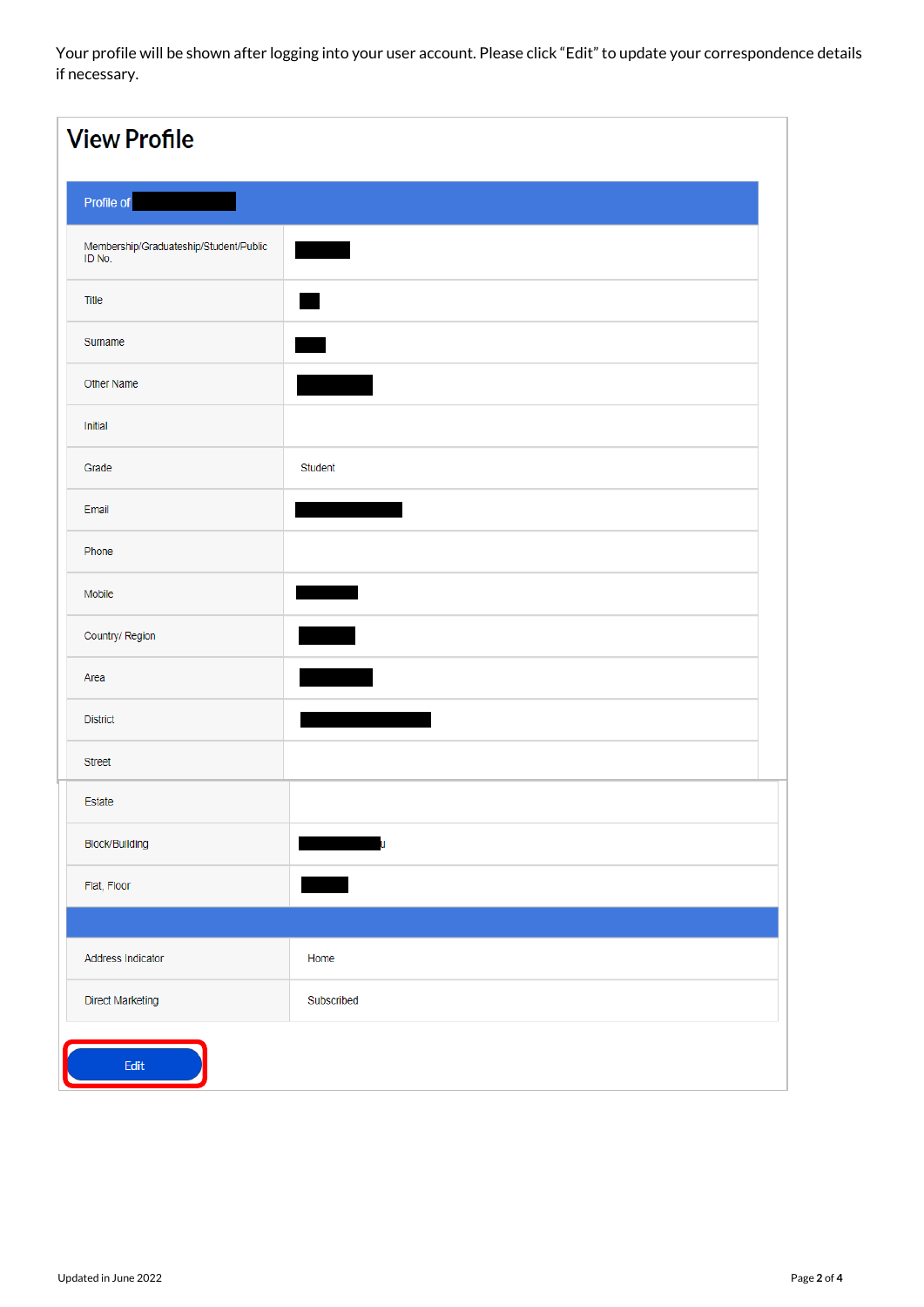**Step 4** - On the left side of the menu, click "Studentship" then click "Studentship Renewal". You will then be directed to the online payment page.

| Studentship         |  |
|---------------------|--|
| Studentship Renewal |  |
| Subject             |  |

*Step 5* – Online payment can be made by Visa/Master/American Express credit card. You can select your credit card from the pull-down box.

All students must read and tick the boxes of "Character and Standing Declaration" and "Statement on Collection of Personal Data" before pressing the "Confirm" button. Both documents can be viewed by clicking the hyperlink.

|                            | Student renewal fees for<br>In order to maintain your studentship, you have to pay the annual<br>renewal fee as soon as possible but no later than<br><u> Tarihin ya Tanzania ya Tanzania ya Tanzania ya Tanzania ya Tanzania ya Tanzania ya Tanzania ya Tanzania ya Ta</u>                                                                                                                                                                                                                                                                                                                  |
|----------------------------|----------------------------------------------------------------------------------------------------------------------------------------------------------------------------------------------------------------------------------------------------------------------------------------------------------------------------------------------------------------------------------------------------------------------------------------------------------------------------------------------------------------------------------------------------------------------------------------------|
| <b>Payment Information</b> |                                                                                                                                                                                                                                                                                                                                                                                                                                                                                                                                                                                              |
| <b>Payment Date</b>        |                                                                                                                                                                                                                                                                                                                                                                                                                                                                                                                                                                                              |
| <b>Payment Deadline</b>    |                                                                                                                                                                                                                                                                                                                                                                                                                                                                                                                                                                                              |
| Invoice #                  |                                                                                                                                                                                                                                                                                                                                                                                                                                                                                                                                                                                              |
| <b>Total Amount</b>        |                                                                                                                                                                                                                                                                                                                                                                                                                                                                                                                                                                                              |
| Payment method             | <b>American Express</b>                                                                                                                                                                                                                                                                                                                                                                                                                                                                                                                                                                      |
|                            | declare that I have read and fully understood the 'Character and Standing Declaration'.                                                                                                                                                                                                                                                                                                                                                                                                                                                                                                      |
|                            | have read, understood and agreed to the 'Statement on Collection of Personal Data'. I hereby declare that all the above information and/or<br>documents submitted by me are true, correct, up-to-date and complete to the best of my knowledge and belief, and I undertake to provide any further<br>information and/or documents as required and in respect of any changes thereto. I further acknowledge that any violation of such is grounds for<br>disciplinary action and may lead to cancellation and invalidation of my studentship/graduateship /membership status and/or services. |
|                            | <b>Confirm</b>                                                                                                                                                                                                                                                                                                                                                                                                                                                                                                                                                                               |